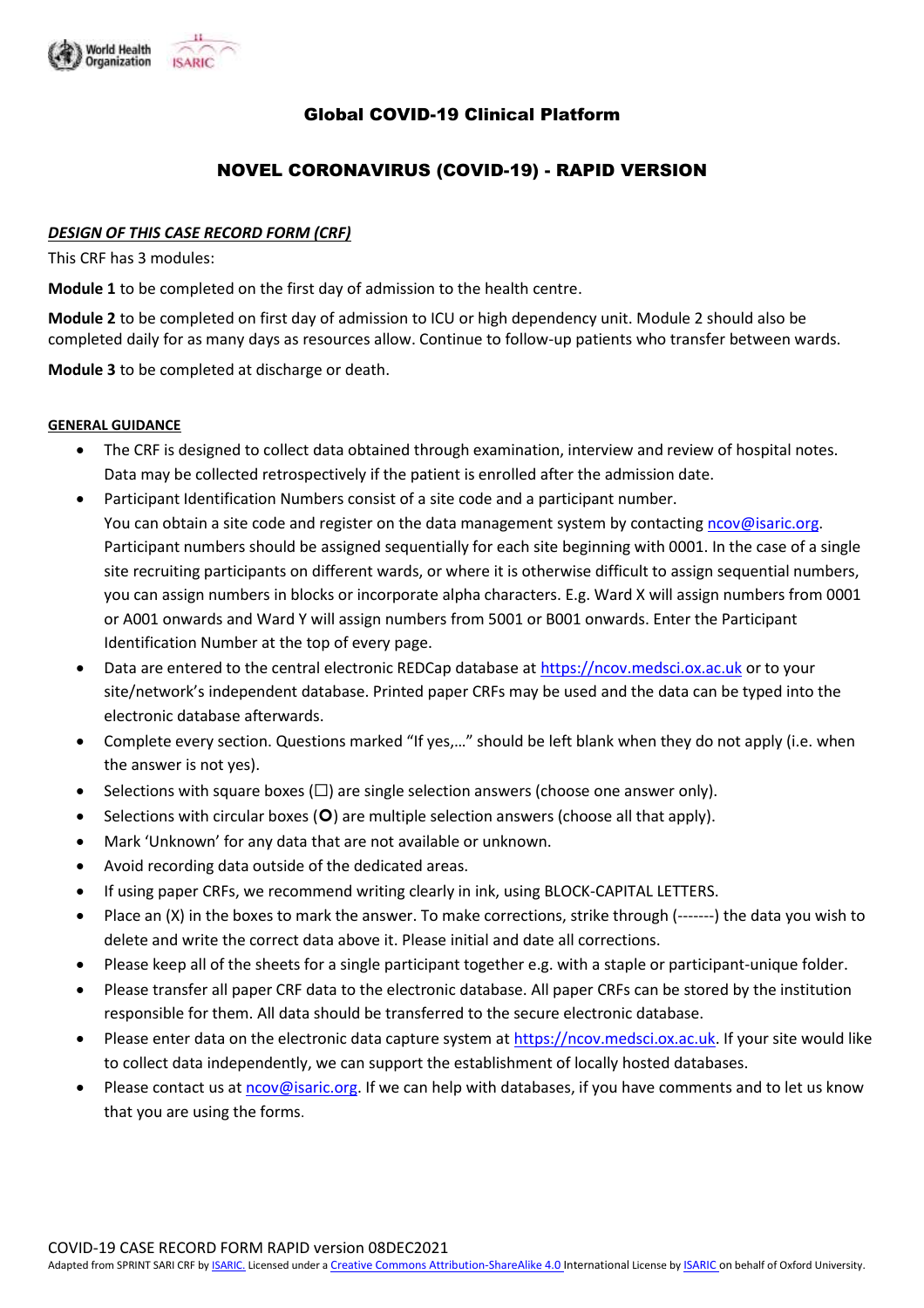

PARTICIPANT ID I\_*\_*\_I I\_*\_*\_I I\_*\_*\_I I\_*\_\_*I I\_*\_*\_I -- I\_*\_*\_I I\_*\_*\_I I\_*\_*\_I I\_*\_*\_I

|  |  | <b>MODULE1: complete on admission/enrolment</b> |  |
|--|--|-------------------------------------------------|--|
|--|--|-------------------------------------------------|--|

| Site name                                               |  |                                                                                                                                                                                                                                                                           |                      |  |
|---------------------------------------------------------|--|---------------------------------------------------------------------------------------------------------------------------------------------------------------------------------------------------------------------------------------------------------------------------|----------------------|--|
|                                                         |  | Date of enrolment $[\_$ \_] $[\_$ $\_$ $]/[\_$ $[\_$ $\_$ $]/[\_$ $[$ $\_$ $]$ $[\_$ $\_$ $]$ $[\_$ $\_$ $]$                                                                                                                                                              |                      |  |
| <b>CLINICAL INCLUSION CRITERIA</b>                      |  |                                                                                                                                                                                                                                                                           |                      |  |
|                                                         |  | Proven or suspected infection with pathogen of Public Health Interest □ Yes □ No                                                                                                                                                                                          |                      |  |
| One or more                                             |  | A history of self-reported feverishness or measured fever of $\geq 38^{\circ}$ C                                                                                                                                                                                          | $\Box$ Yes $\Box$ No |  |
| of these                                                |  | Cough                                                                                                                                                                                                                                                                     | $\Box$ Yes $\Box$ No |  |
| during this                                             |  | Dyspnoea (shortness of breath) OR Tachypnoea*                                                                                                                                                                                                                             | □Yes □No             |  |
| illness                                                 |  | Clinical suspicion of ARI despite not meeting criteria above                                                                                                                                                                                                              | $\Box$ Yes $\Box$ No |  |
|                                                         |  | * respiratory rate ≥50 breaths/min for <1 year; ≥40 for 1-4 years; ≥30 for 5-12 years; ≥20 for ≥13 years                                                                                                                                                                  |                      |  |
|                                                         |  | Is COVID-19 the reason for hospital admission?                                                                                                                                                                                                                            |                      |  |
|                                                         |  | $\Box$ Yes, COVID-19 is the reason for hospital admission<br>$\square$ No, the patient is admitted to hospital for a reason other than COVID-19                                                                                                                           |                      |  |
| <b>DEMOGRAPHICS</b>                                     |  |                                                                                                                                                                                                                                                                           |                      |  |
|                                                         |  |                                                                                                                                                                                                                                                                           |                      |  |
|                                                         |  | If date of birth is unknown, record: Age [integral controlling lyears OR [integral contribution                                                                                                                                                                           |                      |  |
|                                                         |  | Healthcare Worker? <a> <a> <a> <a> <a> <a> Laboratory Worker? <a> CYes CNo CUnknown <a> Laboratory Worker? CYes CNo CUnknown <a> Laboratory Worker? CYes CNo CUnknown <a> Laboratory Worker? CYes CNo LUnknown <a> Laboratory</a></a></a></a></a></a></a></a></a></a></a> |                      |  |
|                                                         |  | If yes: Gestational weeks assessment [ <i>___</i> ][ <i>___</i> ] weeks<br>Pregnant? □Yes □No □Unknown □N/A                                                                                                                                                               |                      |  |
| <b>PREVIOUS COVID-19 INFECTIONS</b>                     |  |                                                                                                                                                                                                                                                                           |                      |  |
|                                                         |  | Has the patient had COVID-19 previously?                                                                                                                                                                                                                                  |                      |  |
|                                                         |  | $\Box$ Yes - once previously $\Box$ Yes - twice previously $\Box$ Yes - three times previously<br>$\square$ No<br>(there is more space on the eCRF to capture this)                                                                                                       |                      |  |
| <b>First COVID-19 infection:</b>                        |  |                                                                                                                                                                                                                                                                           |                      |  |
|                                                         |  | When did their first COVID infection occur? (MM/YYY) __________                                                                                                                                                                                                           |                      |  |
|                                                         |  | Was their first COVID infection confirmed by testing:<br>$\Box$ Yes, confirmed by testing $\Box$ No, not confirmed by testing                                                                                                                                             |                      |  |
|                                                         |  | Were they admitted to hospital for their first infection of COVID? □ Yes □ No                                                                                                                                                                                             |                      |  |
| <b>Second COVID-19 infection:</b>                       |  |                                                                                                                                                                                                                                                                           |                      |  |
|                                                         |  | When did their second COVID infection occur? (MM/YYY)                                                                                                                                                                                                                     |                      |  |
|                                                         |  | Was their second COVID infection confirmed by testing:                                                                                                                                                                                                                    |                      |  |
|                                                         |  | $\Box$ Yes, confirmed by testing $\Box$ No, not confirmed by testing                                                                                                                                                                                                      |                      |  |
|                                                         |  | Were they admitted to hospital for their second infection of COVID? □Yes □No                                                                                                                                                                                              |                      |  |
| previously used in the section below                    |  | If data on this patient was previously recorded in this study, record the Participant Identification Number (PIN)                                                                                                                                                         |                      |  |
| <b>RE-ADMISSION AND PREVIOUS PIN</b>                    |  |                                                                                                                                                                                                                                                                           |                      |  |
|                                                         |  | Was the patient admitted previously or transferred from any other facility during this illness episode?                                                                                                                                                                   |                      |  |
| $\Box$ YES-admitted previously to this facility         |  | □YES-transferred from other facility □NO □Unknown                                                                                                                                                                                                                         |                      |  |
| Number of previous admissions for this infection: _____ |  |                                                                                                                                                                                                                                                                           |                      |  |
|                                                         |  | Has this patient's data been previously collected under a different patient number?: $\Box$ YES $\Box$ NO $\Box$ Unknown                                                                                                                                                  |                      |  |
|                                                         |  | If YES, Participant Identification Number (PIN): _______________                                                                                                                                                                                                          |                      |  |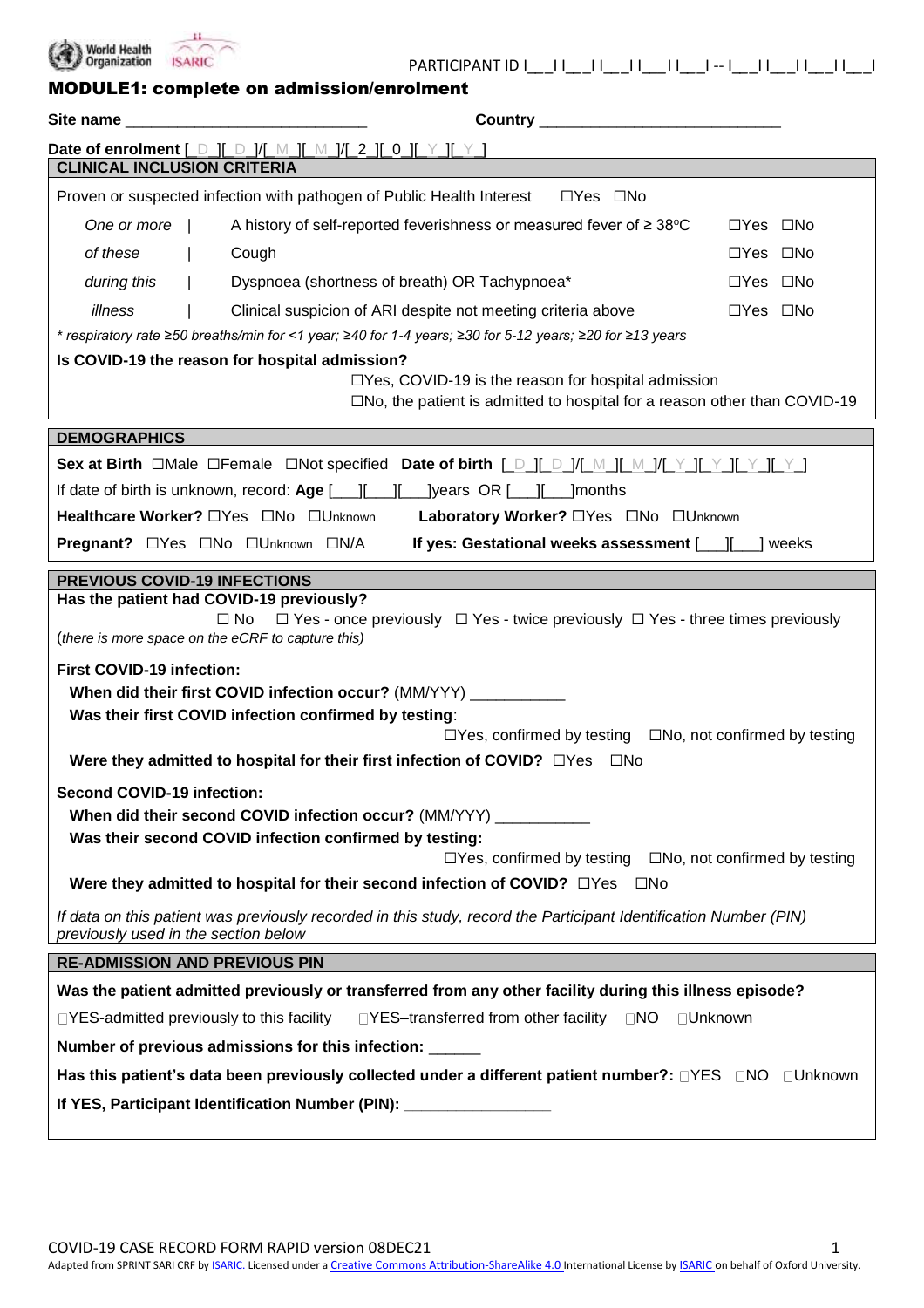

| MODULE1: complete on admission/enrolment |  |
|------------------------------------------|--|
|------------------------------------------|--|

Chronic neurological disorder  $\Box$  Yes  $\Box$  No  $\Box$  Unk | If yes, specify:

Angiotensin converting enzyme inhibitors (ACE inhibitors)? <br>  $\Box$  Yes  $\Box$  No  $\Box$  Unknown Angiotensin II receptor blockers (ARBs)? <br>
TYes ONo OUnknown Non-steroidal anti-inflammatory (NSAID)? □ Ves □No □Unknown

**SIGNS AND SYMPTOMS ON ADMISSION** *(Unk = Unknown)*

Other  $\Box$  Yes  $\Box$  No  $\Box$  Unk If yes, specify:

HIV TYes-on ART UYes-not on ART No Unknown

| <b>SYMPTOM ONSET AND ADMISSION</b> (first available data at presentation/admission)                       |                                                                                                         |              |            |                                                    |                             |              |               |
|-----------------------------------------------------------------------------------------------------------|---------------------------------------------------------------------------------------------------------|--------------|------------|----------------------------------------------------|-----------------------------|--------------|---------------|
| <b>Symptom onset</b> (date of first/earliest symptom) [ D ][ D ]/[ M ][ M ]/[ 2 ][ 0 ][ Y ][ Y ]          |                                                                                                         |              |            |                                                    |                             |              |               |
| Admission date at this facility [ D ][ D ]/[ M ][ M ]/[ 2 ][ 0 ][ Y ][ Y                                  |                                                                                                         |              |            |                                                    |                             |              |               |
|                                                                                                           | <b>Temperature</b> $[\ ][\ ][\ ]$ . $[\ ]$ <sup>°</sup> C <b>Heart rate</b> $[\ ][\ ]$ $[\ ]$ beats/min |              |            |                                                    |                             |              |               |
| <b>Respiratory rate [___][___]breaths/min</b>                                                             |                                                                                                         |              |            |                                                    |                             |              |               |
| <b>BP</b> [__] [___] [___](systolic) [___][___][___](diastolic) mmHg Severe dehydration □Yes □No □Unknown |                                                                                                         |              |            |                                                    |                             |              |               |
| Sternal capillary refill time >2seconds □Yes □No □Unknown                                                 |                                                                                                         |              |            |                                                    |                             |              |               |
| Oxygen saturation: [__][__][__]% on □room air □oxygen therapy □Unknown                                    |                                                                                                         |              |            |                                                    | A V P U (circle one)        |              |               |
| <b>Malnutrition</b> □Yes □No □Unknown<br>Glasgow Coma Score (GCS /15) [11 16                              |                                                                                                         |              |            |                                                    |                             |              |               |
|                                                                                                           |                                                                                                         |              |            |                                                    |                             |              |               |
| Mid-upper arm circumference [ <i>___</i> ][___][___]mm                                                    |                                                                                                         |              |            | <b>Height:</b> $[\ ]$ $[\ ]$ $[\ ]$ $[\ ]$ $\]$ cm | Weight: $[\_\_][\_\_][\_\_$ |              | _]kg          |
| <b>CO-MORBIDITIES</b> (existing prior to admission) (Unk = Unknown)                                       |                                                                                                         |              |            |                                                    |                             |              |               |
| Chronic cardiac disease<br>(not hypertension)                                                             | $\Box$ Yes                                                                                              | $\square$ No | $\Box$ Unk | <b>Diabetes</b>                                    | $\Box$ Yes                  | $\square$ No | $\square$ Unk |
| Hypertension                                                                                              | $\Box$ Yes                                                                                              | $\square$ No | □Unk       | Current smoking                                    | $\Box$ Yes                  | $\square$ No | □Unk          |
| Chronic pulmonary disease                                                                                 | $\Box Y$ es                                                                                             | $\square$ No | $\Box$ Unk | Tuberculosis                                       | $\Box$ Yes                  | $\square$ No | $\square$ Unk |
| Asthma                                                                                                    | $\Box Y$ es                                                                                             | $\square$ No | $\Box$ Unk | Asplenia                                           | $\Box$ Yes                  | $\square$ No | $\square$ Unk |
| Chronic kidney disease                                                                                    | $\Box Y$ es                                                                                             | $\square$ No | $\Box$ Unk | Malignant neoplasm                                 | $\Box$ Yes                  | $\square$ No | $\square$ Unk |

Inability to walk  $\Box$  Yes  $\Box$  No  $\Box$  Unk | If bleeding: specify site(s):

History of fever **The State Of the State Of State III** Lower chest wall indrawing The State Of The No Dunk Cough Yes No Unk Headache. Yes No Unk

**PRE-ADMISSION & CHRONIC MEDICATION Were any of the following taken within 14 days of admission?**

Sore throat TYes ONo OUnk Abdominal pain DYes ONo OUnk Runny nose (rhinorrhoea).  $\square$  Yes  $\square$  No  $\square$  Unk | Vomiting / Nausea  $\square$  Yes  $\square$  No  $\square$  Unk Wheezing **The Unit Clube Of State Of State Of State Of State Of Alle Constructs** Of the Unit Of Alle Constructs O Chest pain. Yes No Unk Conjunctivitis Yes No Unk Muscle aches (myalgia) Yes No Unk Skin rash Yes No Unk Joint pain (arthralgia). Yes No Unk Skin ulcers Yes No Unk Fatigue / Malaise **The State Internative COVE** COVER The DVES COVER The DVES ON Unk Shortness of breath . TYes ONo OUnk Bleeding (Haemorrhage). The Same Constants ONO Dunk

with sputum production  $\Box$  Yes  $\Box$  No  $\Box$  Unk | Altered consciousness/confusion  $\Box$  Yes  $\Box$  No  $\Box$  Unk with haemoptysis The Seizures The Long Hotel Constants The Device of No Unk versions of the Unit Seizures The No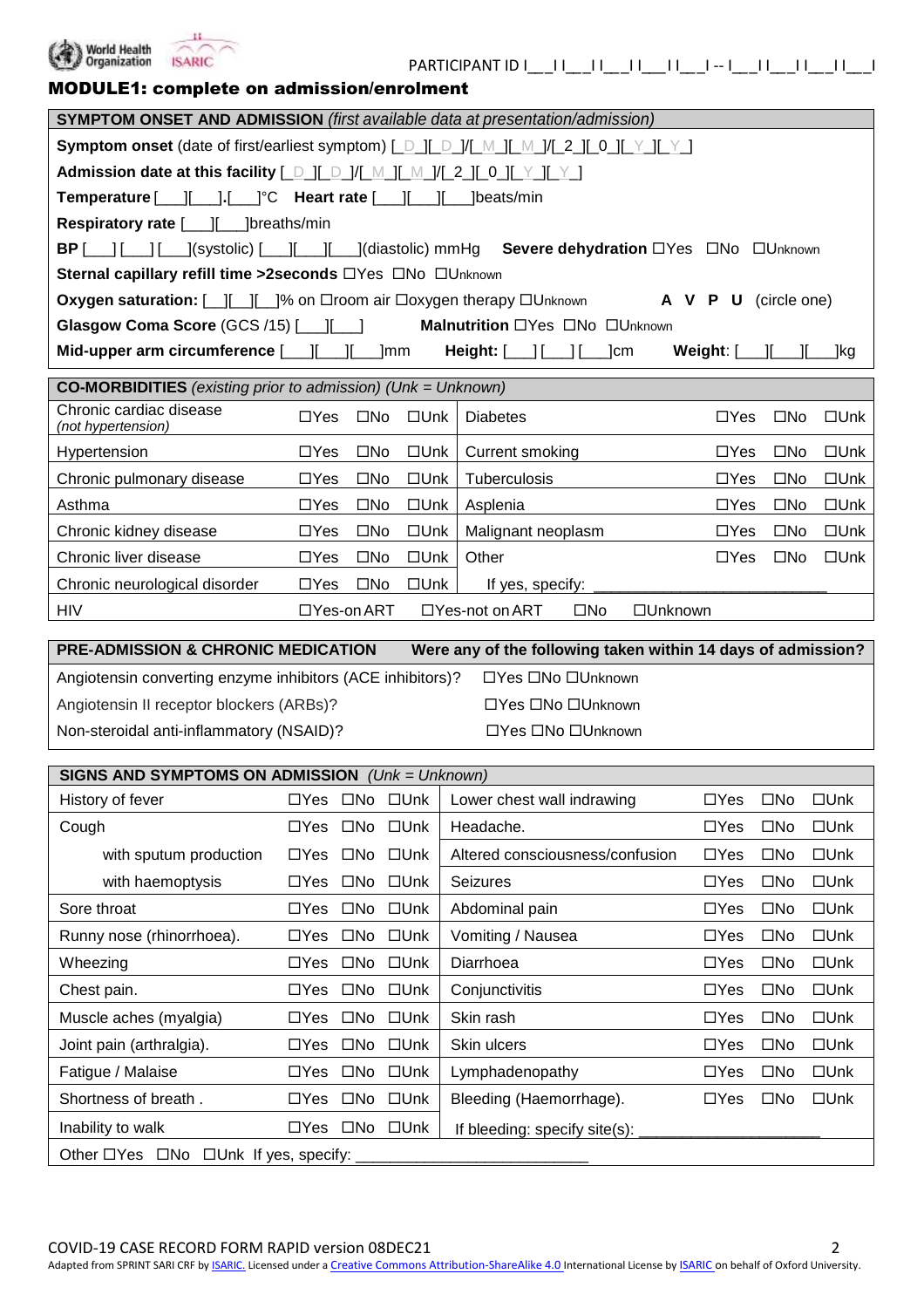

## MODULE1: complete on admission/enrolment

| <b>VACCINATIONS</b>                                                                                                                                                                                                                                                                |  |  |  |  |
|------------------------------------------------------------------------------------------------------------------------------------------------------------------------------------------------------------------------------------------------------------------------------------|--|--|--|--|
| <b>OYES ONO OUnk</b><br>Covid-19 vaccination                                                                                                                                                                                                                                       |  |  |  |  |
| Date of first vaccine :[_D_][_D_]/[_M_][_M_]/[_2_][_0_][_Y_][_Y_] Date: Oactual Oestimated                                                                                                                                                                                         |  |  |  |  |
| Type of first vaccine: □Pfizer/BioNTech   □AstraZeneca/University of Oxford (Covishield in India)   □Moderna<br>□Novavax   □Janssens (Johnson & Johnson)   □Sinopharm   □Sinovac   □Sputnik V<br>□Covaxin   □CanSinoBIO   □Unknown   □other, please specify _____________________  |  |  |  |  |
| Date of second vaccine :[_D_][_D_]/[_M_][_M_]/[_2_][_0_][_Y_][_Y_] Date: Dactual Destimated                                                                                                                                                                                        |  |  |  |  |
| Type of second vaccine: □Pfizer/BioNTech   □AstraZeneca/University of Oxford (Covishield in India)   □Moderna<br>□Novavax   □Janssens (Johnson & Johnson)   □Sinopharm   □Sinovac   □Sputnik V<br>□Covaxin   □CanSinoBIO   □Unknown   □other, please specify _____________________ |  |  |  |  |
| Date of third vaccine :[ D ][ D ]/[ M ][ M ]/[ 2 ][ 0 ][ Y ][ Y ] Date: Dactual Destimated                                                                                                                                                                                         |  |  |  |  |
| Type of third vaccine: □Pfizer/BioNTech   □AstraZeneca/University of Oxford (Covishield in India)   □Moderna<br>□Novavax   □Janssens (Johnson & Johnson)   □Sinopharm   □Sinovac   □Sputnik V<br>□Covaxin   □CanSinoBIO   □Unknown   □other, please specify _____________________  |  |  |  |  |
| Influenza vaccination within the last 6 months: □YES □NO □Unknown                                                                                                                                                                                                                  |  |  |  |  |
| Date of influenza vaccine :[_D_][_D_]/[_M_][_M_]/[_2_][_0_][_Y_][_Y_] Date: Oactual Oestimated                                                                                                                                                                                     |  |  |  |  |
| <b>MEDICATION</b><br>Is the patient CURRENTLY receiving any of the following?                                                                                                                                                                                                      |  |  |  |  |
| Oral/orogastric fluids? □Yes □No □ Unknown Intravenous fluids? □Yes □No □Unknown                                                                                                                                                                                                   |  |  |  |  |
| Antiviral? □ Yes □ No □ Unknown If yes: O Ribavirin O Lopinavir/Ritonavir O Neuraminidase inhibitor                                                                                                                                                                                |  |  |  |  |
| OInterferon alpha OInterferon beta OOther, specify: _____________________________                                                                                                                                                                                                  |  |  |  |  |
| Corticosteroid? □ Yes □ No □ Unknown If yes, route: OOral Olntravenous Olnhaled                                                                                                                                                                                                    |  |  |  |  |
| If yes, please provide agent and maximum daily dose: ___________________________                                                                                                                                                                                                   |  |  |  |  |
| Antifungal agent? □ Yes □ No □ Unknown<br>Antibiotic? □ Yes □ No □ Unknown                                                                                                                                                                                                         |  |  |  |  |
|                                                                                                                                                                                                                                                                                    |  |  |  |  |
|                                                                                                                                                                                                                                                                                    |  |  |  |  |
| Non-steroidal anti-inflammatory (NSAID) □ Yes □ No □ Unknown                                                                                                                                                                                                                       |  |  |  |  |
| Angiotensin converting enzyme inhibitors (ACE inhibitors) □ Yes □ No □ Unknown                                                                                                                                                                                                     |  |  |  |  |
| Angiotensin II receptor blockers (ARBs) □ Yes □ No □ Unknown                                                                                                                                                                                                                       |  |  |  |  |
| <b>SUPPORTIVE CARE</b><br>Is the patient CURRENTLY receiving any of the following?                                                                                                                                                                                                 |  |  |  |  |
| ICU or High Dependency Unit admission? OYes ONo OUnknown                                                                                                                                                                                                                           |  |  |  |  |
| <b>Oxygen therapy?</b> $\Box$ Yes $\Box$ No $\Box$ Unknown If yes, complete all below                                                                                                                                                                                              |  |  |  |  |
| $O2$ flow: $\Box$ 1-5 L/min $\Box$ 6-10 L/min $\Box$ 11-15 L/min $\Box$ >15 L/min $\Box$ Unknown                                                                                                                                                                                   |  |  |  |  |
| Source of oxygen: □Piped □Cylinder □Concentrator □Unknown                                                                                                                                                                                                                          |  |  |  |  |
| <b>Interface:</b> □Nasal prongs □HF nasal cannula □Mask □Mask with reservoir □CPAP/NIV mask □Unknown                                                                                                                                                                               |  |  |  |  |
| Non-invasive ventilation? (e.g. BIPAP/CPAP) □Yes □No □N/A                                                                                                                                                                                                                          |  |  |  |  |
| <b>Invasive ventilation</b> (Any)? $\Box$ Yes $\Box$ No $\Box$ Unknown<br>Inotropes/vasopressors? OYes ONo OUnknown                                                                                                                                                                |  |  |  |  |
| <b>Prone position? </b> □Yes □No □ Unknown                                                                                                                                                                                                                                         |  |  |  |  |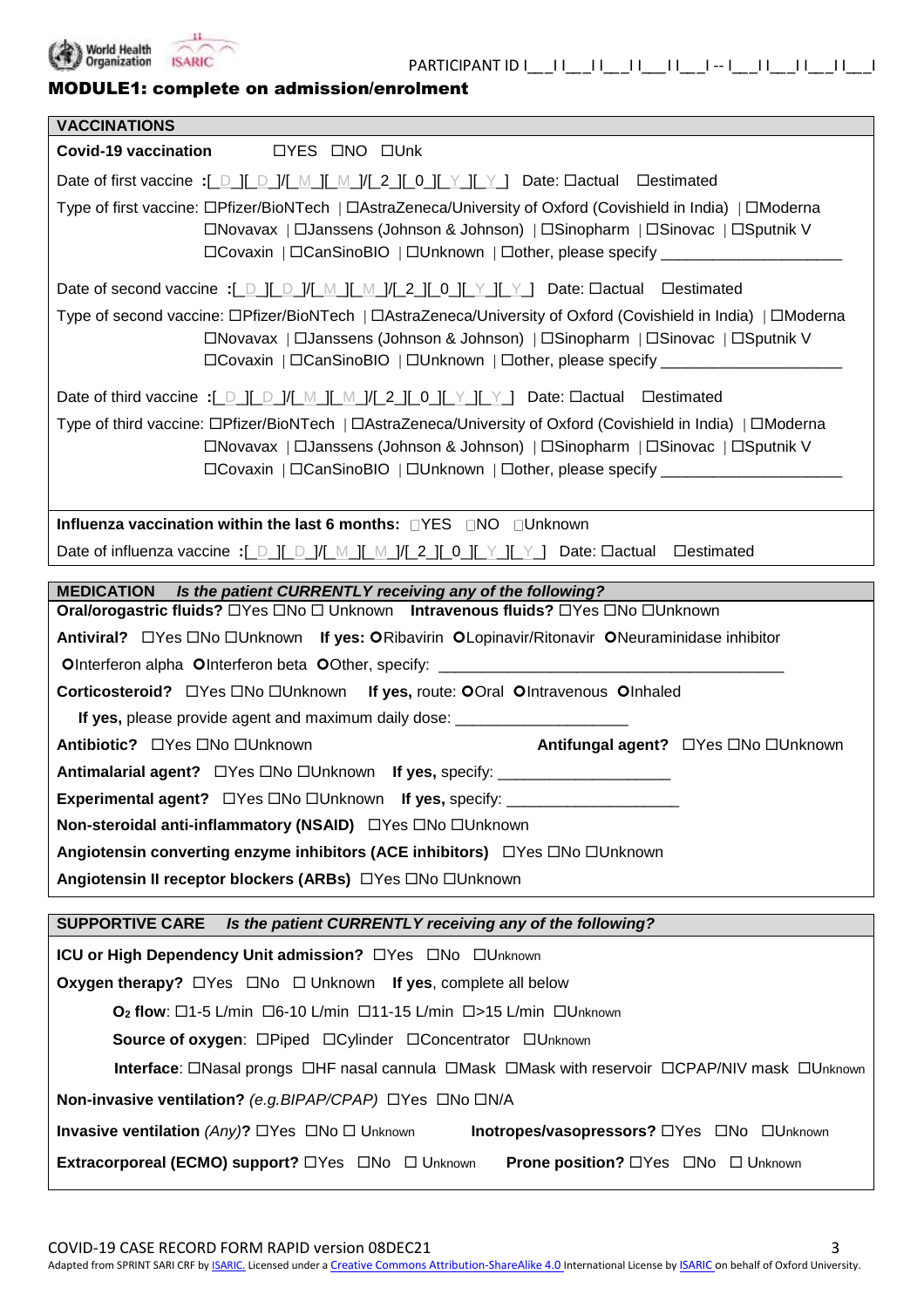

### MODULE1: complete on admission/enrolment

| LABORATORY RESULTS ON ADMISSION (*record units if different from those listed) |        |                    |                       |        |                    |  |
|--------------------------------------------------------------------------------|--------|--------------------|-----------------------|--------|--------------------|--|
| <b>Parameter</b>                                                               | Value* | <b>Not</b><br>done | <b>Parameter</b>      | Value* | <b>Not</b><br>done |  |
| Haemoglobin (g/L)                                                              |        | □                  | Creatinine (µmol/L)   |        |                    |  |
| WBC count $(x109/L)$                                                           |        | $\Box$             | Sodium (mEq/L)        |        | □                  |  |
| Haematocrit (%)                                                                |        | $\Box$             | Potassium (mEq/L)     |        | □                  |  |
| Platelets (x10 <sup>9</sup> /L)                                                |        | $\Box$             | Procalcitonin (ng/mL) |        | □                  |  |
| APTT/APTR                                                                      |        | $\Box$             | CRP (mg/L)            |        | □                  |  |
| PT (seconds)                                                                   |        | $\Box$             | LDH (U/L)             |        | □                  |  |
| <b>INR</b>                                                                     |        | $\Box$             | Creatine kinase (U/L) |        | □                  |  |
| ALT/SGPT (U/L)                                                                 |        | □                  | Troponin (ng/mL)      |        | П                  |  |
| Total bilirubin (µmol/L)                                                       |        | $\Box$             | ESR (mm/hr)           |        | □                  |  |
| AST/SGOT (U/L)                                                                 |        | $\Box$             | D-dimer (mg/L)        |        | □                  |  |
| Urea (BUN) (mmol/L)                                                            |        | $\Box$             | Ferritin (ng/mL)      |        | П                  |  |
| Lactate (mmol/L)                                                               |        | $\Box$             | $IL-6$ (pg/mL)        |        | □                  |  |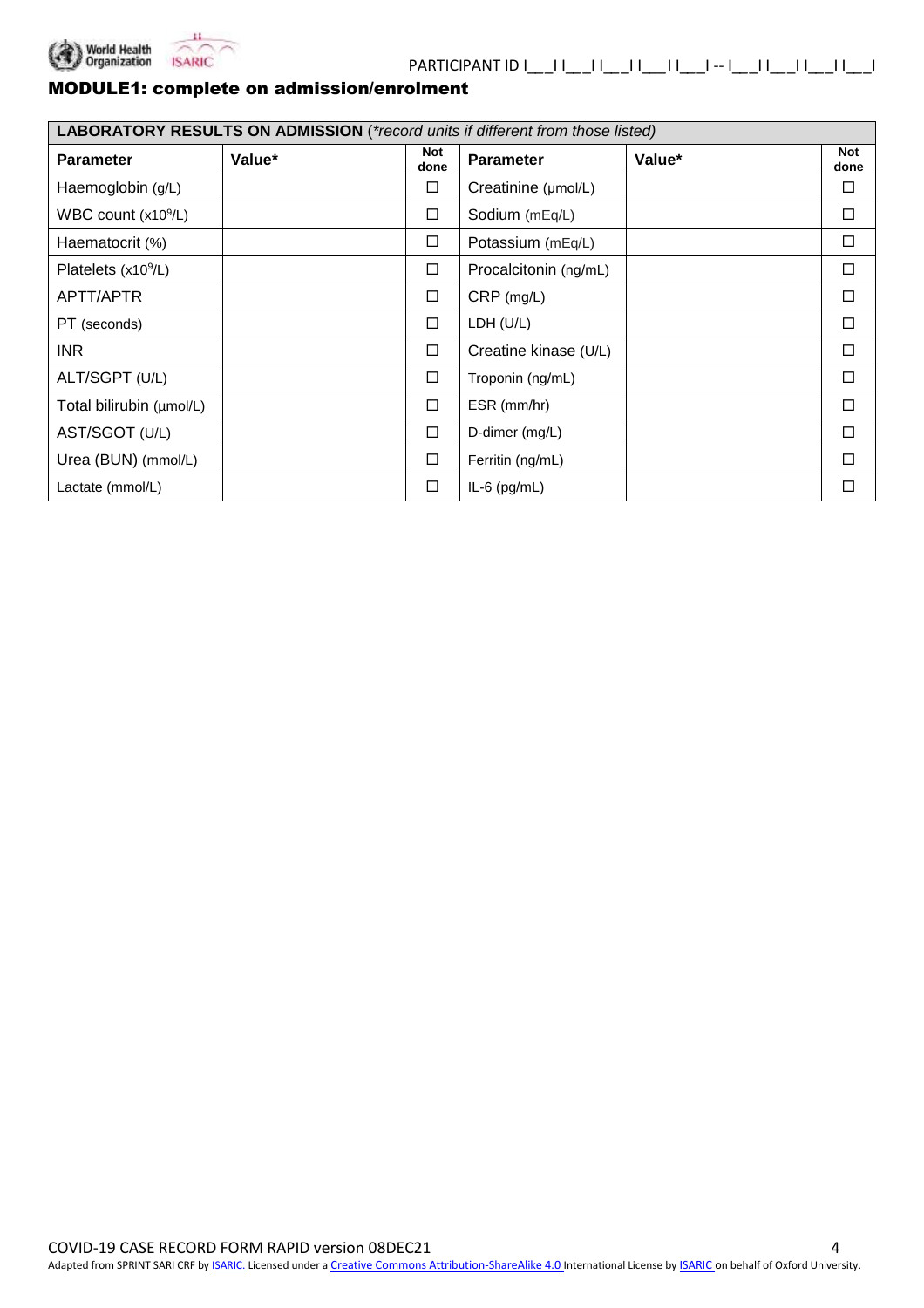

| MODULE 2: follow-up (frequency of completion determined by available resources)                                                   |                                                                                                 |            |                                        |                                                                                                                   |                                |
|-----------------------------------------------------------------------------------------------------------------------------------|-------------------------------------------------------------------------------------------------|------------|----------------------------------------|-------------------------------------------------------------------------------------------------------------------|--------------------------------|
| Date of follow up [ D ][ D ]/[ M ][ M ]/[ 2 ][ 0 ][ Y ][ Y ]                                                                      |                                                                                                 |            |                                        |                                                                                                                   |                                |
| VITAL SIGNS (record most abnormal value between 00:00 to 24:00)                                                                   |                                                                                                 |            |                                        |                                                                                                                   |                                |
| Temperature [___][___].[___] <sup>o</sup> C Heart rate [___][___][____]beats per min Respiratory rate [___][____]breaths/min      |                                                                                                 |            |                                        |                                                                                                                   |                                |
|                                                                                                                                   |                                                                                                 |            |                                        | <b>BP</b> [ <i>___</i> ] [___] [____](systolic) [____][____](diastolic) mmHg Severe dehydration □Yes □No □Unknown |                                |
|                                                                                                                                   |                                                                                                 |            |                                        |                                                                                                                   |                                |
|                                                                                                                                   | Oxygen saturation $[\ ][\ ][\ ][\ ]$  % on $\Box$ room air $\Box$ oxygen therapy $\Box$ Unknown |            |                                        | A V P U (circle one)                                                                                              |                                |
|                                                                                                                                   | <b>DAILY CLINICAL FEATURES (Unk = Unknown)</b>                                                  |            |                                        |                                                                                                                   |                                |
| Cough                                                                                                                             | $\Box$ Yes $\Box$ No<br>$\square$ Unk                                                           |            | <b>Seizures</b>                        | $\Box$ Yes<br>$\square$ No                                                                                        | $\square$ Unk                  |
| and sputum production                                                                                                             | $\Box$ Yes<br>$\square$ Unk<br>$\square$ No                                                     |            | Vomiting / Nausea                      | $\Box$ Yes<br>$\square$ No                                                                                        | $\square$ Unk                  |
| Sore throat                                                                                                                       | $\Box$ Yes<br>$\square$ No<br>$\square$ Unk                                                     |            | Diarrhoea                              | $\square$ No<br>$\Box Y$ es                                                                                       | $\square$ Unk                  |
| Chest pain                                                                                                                        | $\square$ Unk<br>$\Box$ Yes<br>$\square$ No                                                     |            | Conjunctivitis                         | $\Box Y$ es<br>$\square$ No                                                                                       | $\square$ Unk                  |
| Shortness of breath<br>Confusion                                                                                                  | $\Box$ Yes<br>$\square$ No<br>$\square$ Unk<br>$\square$ No<br>$\Box$ Unk<br>$\Box$ Yes         |            | Myalgia<br>Other, specify:             | $\Box Y$ es<br>$\square$ No<br>$\Box$ Yes<br>$\square$ No                                                         | $\square$ Unk<br>$\square$ Unk |
|                                                                                                                                   | <b>LABORATORY RESULTS</b> (*record units if different from those listed)                        |            |                                        |                                                                                                                   |                                |
|                                                                                                                                   |                                                                                                 | <b>Not</b> |                                        |                                                                                                                   | <b>Not</b>                     |
| <b>Parameter</b>                                                                                                                  | Value*                                                                                          | done       | <b>Parameter</b>                       | Value*                                                                                                            | done                           |
| Haemoglobin (g/L)                                                                                                                 |                                                                                                 | $\Box$     | Creatinine (µmol/L)                    |                                                                                                                   | $\Box$                         |
| WBC count (x10 <sup>9</sup> /L)                                                                                                   |                                                                                                 | $\Box$     | Sodium (mEq/L)                         |                                                                                                                   | $\Box$                         |
| Haematocrit (%)                                                                                                                   |                                                                                                 | $\Box$     | Potassium (mEq/L)                      |                                                                                                                   | $\Box$                         |
| Platelets (x10 <sup>9</sup> /L)                                                                                                   |                                                                                                 | $\Box$     | Procalcitonin (ng/mL)                  |                                                                                                                   | $\Box$                         |
| APTT/APTR                                                                                                                         |                                                                                                 | $\Box$     | $CRP$ (mg/L)                           |                                                                                                                   | $\Box$                         |
| PT (seconds)                                                                                                                      |                                                                                                 | $\Box$     | LDH (U/L)                              |                                                                                                                   | $\Box$                         |
| <b>INR</b>                                                                                                                        |                                                                                                 | $\Box$     | Creatine kinase (U/L)                  |                                                                                                                   | $\Box$                         |
| ALT/SGPT (U/L)                                                                                                                    |                                                                                                 | $\Box$     | Troponin (ng/mL)                       |                                                                                                                   | $\Box$                         |
| Total bilirubin (µmol/L)                                                                                                          |                                                                                                 | $\Box$     | ESR (mm/hr)                            |                                                                                                                   | $\Box$                         |
| AST/SGOT (U/L)                                                                                                                    |                                                                                                 | $\Box$     | D-dimer (mg/L)                         |                                                                                                                   | $\Box$                         |
| Urea (BUN) (mmol/L)                                                                                                               |                                                                                                 | $\Box$     | Ferritin (ng/mL)                       |                                                                                                                   | $\Box$                         |
| Lactate (mmol/L)                                                                                                                  |                                                                                                 | $\Box$     | $IL-6$ (pg/mL)                         |                                                                                                                   | $\Box$                         |
|                                                                                                                                   | MEDICATION Is the patient CURRENTLY receiving any of the following?                             |            |                                        |                                                                                                                   |                                |
|                                                                                                                                   | Oral/orogastric fluids? □Yes □No □ Unknown Intravenous fluids? □Yes □No □Unknown                |            |                                        |                                                                                                                   |                                |
|                                                                                                                                   |                                                                                                 |            |                                        |                                                                                                                   |                                |
|                                                                                                                                   | OInterferon alpha OInterferon beta OOther, specify: _____________________________               |            |                                        |                                                                                                                   |                                |
|                                                                                                                                   | Corticosteroid? □ Yes □ No □ Unknown If yes, route: OOral OIntravenous OInhaled                 |            |                                        |                                                                                                                   |                                |
|                                                                                                                                   | If yes, please provide agent and maximum daily dose: ___________________________                |            |                                        |                                                                                                                   |                                |
| Antibiotic? □ Yes □ No □ Unknown                                                                                                  |                                                                                                 |            | Antifungal agent? □ Yes □ No □ Unknown |                                                                                                                   |                                |
|                                                                                                                                   | Antimalarial agent? □ Yes □ No □ Unknown If yes, specify: ______________________                |            |                                        |                                                                                                                   |                                |
|                                                                                                                                   | Experimental agent? □ Yes □ No □ Unknown If yes, specify: _____________________                 |            |                                        |                                                                                                                   |                                |
|                                                                                                                                   | Non-steroidal anti-inflammatory (NSAID) □ Yes □ No □ Unknown                                    |            |                                        |                                                                                                                   |                                |
| Angiotensin converting enzyme inhibitors (ACE inhibitors) □ Yes □ No □ Unknown                                                    |                                                                                                 |            |                                        |                                                                                                                   |                                |
| Angiotensin II receptor blockers (ARBs) □ Yes □ No □ Unknown                                                                      |                                                                                                 |            |                                        |                                                                                                                   |                                |
| SUPPORTIVE CARE Is the patient CURRENTLY receiving any of the following?                                                          |                                                                                                 |            |                                        |                                                                                                                   |                                |
| ICU or High Dependency Unit admission? OYes ONo OUnknown                                                                          |                                                                                                 |            |                                        |                                                                                                                   |                                |
| Oxygen therapy? □ Yes □ No □ Unknown If yes, complete all below:                                                                  |                                                                                                 |            |                                        |                                                                                                                   |                                |
| O <sub>2</sub> flow volume: $\Box$ 1-5 L/min $\Box$ 6-10 L/min $\Box$ 11-15 L/min $\Box$ >15 L/min $\Box$ Unknown                 |                                                                                                 |            |                                        |                                                                                                                   |                                |
| Source of oxygen: □Piped □Cylinder □Concentrator □Unknown                                                                         |                                                                                                 |            |                                        |                                                                                                                   |                                |
| Interface: $\Box$ Nasal prongs $\Box$ HF nasal cannula $\Box$ Mask $\Box$ Mask with reservoir $\Box$ CPAP/NIV mask $\Box$ Unknown |                                                                                                 |            |                                        |                                                                                                                   |                                |
| Non-invasive ventilation? (e.g. BIPAP, CPAP) □Yes □No □Unknown                                                                    |                                                                                                 |            |                                        |                                                                                                                   |                                |
| Invasive ventilation (Any)? □ Yes □ No □ Unknown<br>Inotropes/vasopressors? □Yes □No □Unknown                                     |                                                                                                 |            |                                        |                                                                                                                   |                                |
| Extracorporeal (ECMO) support? OYes ONo OUnknown<br><b>Prone position?</b> □ Yes □ No □ Unknown                                   |                                                                                                 |            |                                        |                                                                                                                   |                                |
| Renal replacement therapy (RRT) or dialysis? OYes ONo OUnknown                                                                    |                                                                                                 |            |                                        |                                                                                                                   |                                |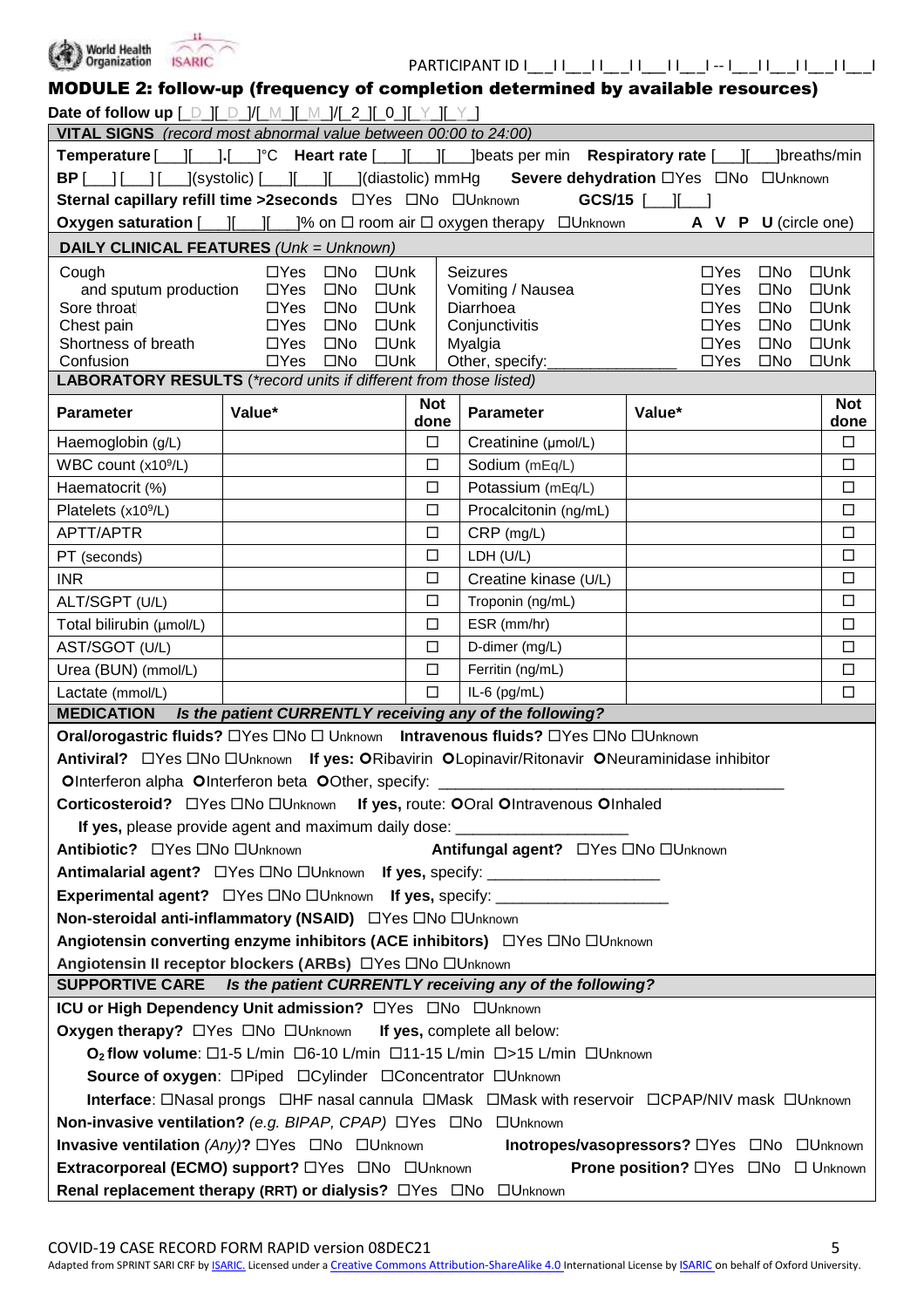

# MODULE 3: complete at discharge/death

| <b>DIAGNOSTIC/PATHOGEN TESTING</b>                                                                                                                                                                                    |                                                                                                         |                          |                                  |  |
|-----------------------------------------------------------------------------------------------------------------------------------------------------------------------------------------------------------------------|---------------------------------------------------------------------------------------------------------|--------------------------|----------------------------------|--|
| Chest X-Ray /CT performed? □Yes □No □Unknown If Yes: infiltrates present? □Yes □No □Unknown<br>Was pathogen testing done during this illness episode? $\Box$ Yes $\Box$ No $\Box$ Unknown If yes, complete all below: |                                                                                                         |                          |                                  |  |
|                                                                                                                                                                                                                       | <b>Influenza virus:</b> □Positive □Negative □Not done If positive, type ______________                  |                          |                                  |  |
|                                                                                                                                                                                                                       | Coronavirus: □Positive □Negative □Not done If positive: □MERS-CoV □SARS-CoV-2 □Other ________           |                          |                                  |  |
|                                                                                                                                                                                                                       | Other respiratory pathogen: □Positive □Negative □Not done If positive, specify ____________________     |                          |                                  |  |
|                                                                                                                                                                                                                       | Viral haemorrhagic fever: OPositive ONegative ONot done If positive, specify virus _________________    |                          |                                  |  |
|                                                                                                                                                                                                                       | Other pathogen of public health interest detected: If yes, specify: _______________________________     |                          |                                  |  |
|                                                                                                                                                                                                                       | Falciparum malaria: OPositive ONegative ONot done Non-falciparum malaria: OPositive ONegative ONot done |                          |                                  |  |
| HIV: □Positive □Negative □Not done                                                                                                                                                                                    |                                                                                                         |                          |                                  |  |
|                                                                                                                                                                                                                       | <b>COMPLICATIONS: At any time during hospitalisation did the patient experience:</b>                    |                          |                                  |  |
| Shock                                                                                                                                                                                                                 | □Yes □No □Unknown                                                                                       | Bacteraemia              | □Yes □No □Unknown                |  |
| Seizure                                                                                                                                                                                                               | □Yes □No □Unknown                                                                                       | Bleeding                 | □Yes □No □Unknown                |  |
| Meningitis/Encephalitis                                                                                                                                                                                               | □Yes □No □Unknown                                                                                       | Endocarditis             | □Yes □No □Unknown                |  |
| Anaemia                                                                                                                                                                                                               | □Yes □No □Unknown                                                                                       | Myocarditis/Pericarditis | □Yes □No □Unknown                |  |
| Cardiac arrhythmia                                                                                                                                                                                                    | □Yes □No □Unknown                                                                                       | Acute renal injury       | $\Box$ Yes $\Box$ No<br>□Unknown |  |
| Cardiac arrest                                                                                                                                                                                                        | □Yes □No □Unknown                                                                                       | Pancreatitis             | $\Box$ Yes $\Box$ No<br>□Unknown |  |
| Pneumonia                                                                                                                                                                                                             | □Yes □No □Unknown                                                                                       | Liver dysfunction        | $\Box$ Yes $\Box$ No<br>□Unknown |  |
| <b>Bronchiolitis</b>                                                                                                                                                                                                  | □Yes □No □Unknown                                                                                       | Cardiomyopathy           | □Yes □No □Unknown                |  |
| <b>Acute Respiratory Distress</b>                                                                                                                                                                                     | □Yes □No □Unknown                                                                                       | Other                    | □Yes □No □Unknown                |  |
| Syndrome                                                                                                                                                                                                              |                                                                                                         | If Yes, specify          |                                  |  |
|                                                                                                                                                                                                                       | MEDICATION: While hospitalised or at discharge, were any of the following administered?                 |                          |                                  |  |
|                                                                                                                                                                                                                       | Oral/orogastric fluids? □Yes □No □Unknown Intravenous fluids? □Yes □No □Unknown                         |                          |                                  |  |
|                                                                                                                                                                                                                       | Antiviral? □ Yes □ No □ Unknown If yes: ORibavirin OLopinavir/Ritonavir ONeuraminidase inhibitor        |                          |                                  |  |
|                                                                                                                                                                                                                       | OInterferon alpha OInterferon beta OOther, specify: ____________________________                        |                          |                                  |  |
|                                                                                                                                                                                                                       | Antibiotic? □ Yes □ No □ Unknown If yes, specify: ______________________________                        |                          |                                  |  |
|                                                                                                                                                                                                                       | Corticosteroid? □ Yes □ No □ Unknown If yes, route: OOral OIntravenous OInhaled                         |                          |                                  |  |
|                                                                                                                                                                                                                       | If yes, specify agent and maximum daily dose: __________________________________                        |                          |                                  |  |
|                                                                                                                                                                                                                       | Antifungal agent? □ Yes □ No □ Unknown If yes, specify: _______________________                         |                          |                                  |  |
|                                                                                                                                                                                                                       | Antimalarial agent? □ Yes □ No □ Unknown If yes, specify: ______________________                        |                          |                                  |  |
|                                                                                                                                                                                                                       |                                                                                                         |                          |                                  |  |
|                                                                                                                                                                                                                       | Non-steroidal anti-inflammatory (NSAID) □ Yes □ No □ Unknown If yes, specify:                           |                          |                                  |  |
|                                                                                                                                                                                                                       | SUPPORTIVE CARE: At ANY time during hospitalisation, did the patient receive/undergo:                   |                          |                                  |  |
|                                                                                                                                                                                                                       |                                                                                                         |                          |                                  |  |
|                                                                                                                                                                                                                       |                                                                                                         |                          |                                  |  |
| Date of ICU admission:[ D ][ D ]/[ M ][ M ]/[ 2 ][ 0 ][ Y ][ Y ] DN/A                                                                                                                                                 |                                                                                                         |                          |                                  |  |
| Date of ICU discharge:[_D_][_D_]/[_M_][_M_]/[_2_][_0_][_Y_][_Y_] □in ICU at outcome □N/A                                                                                                                              |                                                                                                         |                          |                                  |  |
| Oxygen therapy? □Yes □No □Unknown If yes, complete all:<br>Total duration: _________________days                                                                                                                      |                                                                                                         |                          |                                  |  |
| O <sub>2</sub> flow volume: 01-5 L/min 06-10 L/min 011-15 L/min 0>15 L/min                                                                                                                                            |                                                                                                         |                          |                                  |  |
| Source of oxygen: OPiped OCylinder OConcentrator                                                                                                                                                                      |                                                                                                         |                          |                                  |  |
| Interface: ONasal prongs OHF nasal cannula OMask OMask with reservoir OCPAP/NIV mask                                                                                                                                  |                                                                                                         |                          |                                  |  |
| <b>Non-invasive ventilation?</b> (e.g. BIPAP, CPAP) $\Box$ Yes $\Box$ No $\Box$ Unknown If yes, total duration: ___________days                                                                                       |                                                                                                         |                          |                                  |  |
| <b>Invasive ventilation</b> (Any)? $\Box$ Yes $\Box$ No $\Box$ Unknown If yes, total duration: ____________days                                                                                                       |                                                                                                         |                          |                                  |  |
| Extracorporeal (ECMO) support? OYes ONo OUnknown If yes, total duration: __________days                                                                                                                               |                                                                                                         |                          |                                  |  |
|                                                                                                                                                                                                                       |                                                                                                         |                          |                                  |  |
| <b>Prone position?</b> □Yes □No □ Unknown <b>If yes,</b> total duration: ____________days                                                                                                                             |                                                                                                         |                          |                                  |  |
| Renal replacement therapy (RRT) or dialysis? □Yes □No □Unknown                                                                                                                                                        |                                                                                                         |                          |                                  |  |
| Inotropes/vasopressors? OYes ONo OUnknown If yes, total duration: ___________days                                                                                                                                     |                                                                                                         |                          |                                  |  |